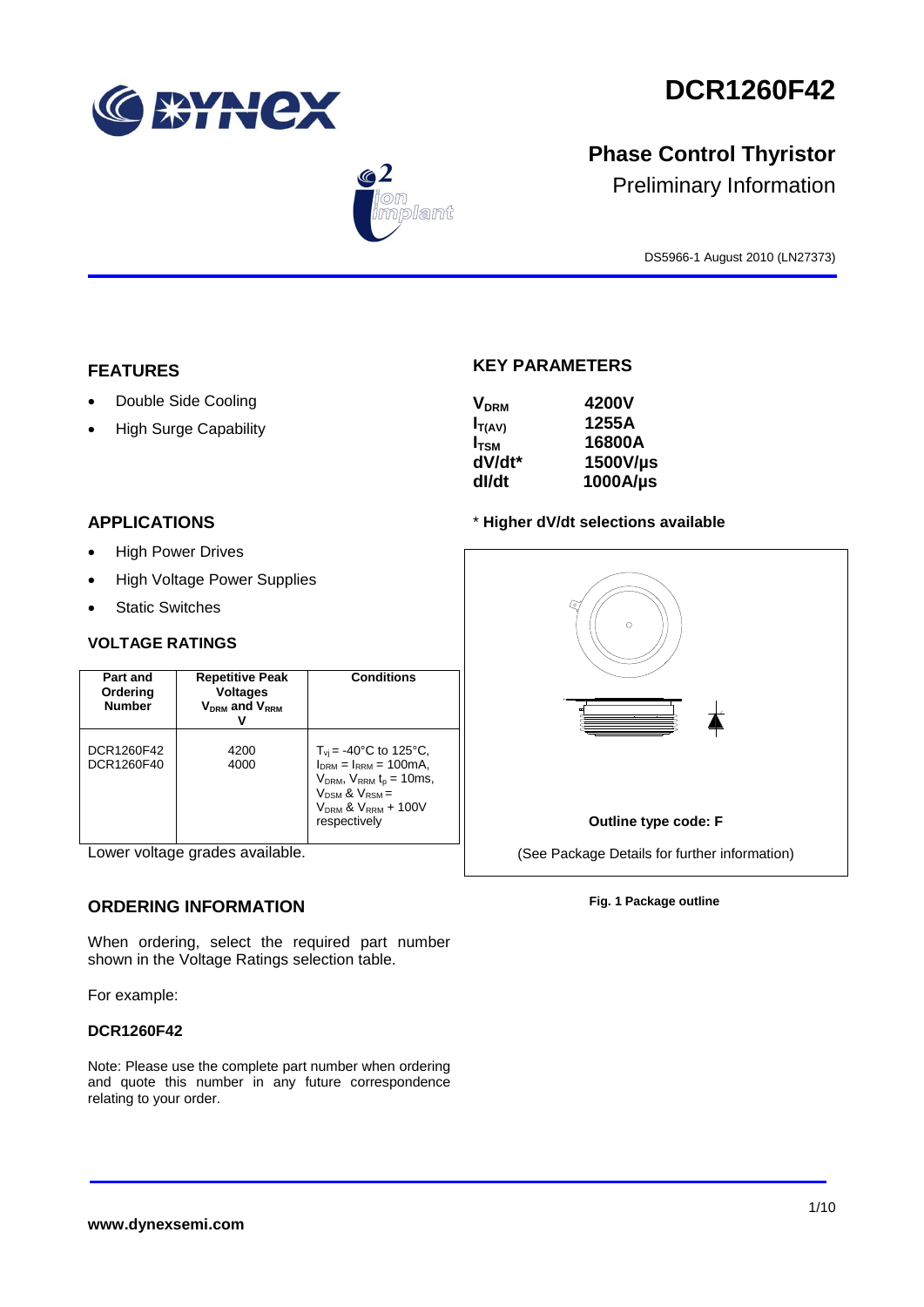



### **CURRENT RATINGS**

**Tcase = 60°C unless stated otherwise**

| Symbol                    | <b>Parameter</b>                     | <b>Test Conditions</b>   | Max. | <b>Units</b> |
|---------------------------|--------------------------------------|--------------------------|------|--------------|
| <b>Double Side Cooled</b> |                                      |                          |      |              |
| $I_{T(AV)}$               | Mean on-state current                | Half wave resistive load | 1260 | Α            |
| I <sub>T(RMS)</sub>       | <b>RMS</b> value                     | -                        | 1980 | Α            |
| $I_{\text{T}}$            | Continuous (direct) on-state current | -                        | 1890 | Α            |

### **SURGE RATINGS**

| Symbol       | <b>Parameter</b>                        | <b>Test Conditions</b>                           | Max. | <b>Units</b>      |
|--------------|-----------------------------------------|--------------------------------------------------|------|-------------------|
| <b>I</b> TSM | Surge (non-repetitive) on-state current | 10ms half sine, $T_{\text{case}} = 125^{\circ}C$ | 16.8 | kA                |
| $l^2t$       | $I2t$ for fusing                        | $V_R = 0$                                        | 1.41 | MA <sup>2</sup> s |

### **THERMAL AND MECHANICAL RATINGS**

| Symbol           | <b>Parameter</b>                      | <b>Test Conditions</b>                | Min.        | Max.                     | <b>Units</b> |      |
|------------------|---------------------------------------|---------------------------------------|-------------|--------------------------|--------------|------|
| $R_{th(j-c)}$    | Thermal resistance – junction to case | Double side cooled                    | DC          |                          | 0.0184       | °C/W |
|                  |                                       | Single side cooled                    | Anode DC    |                          | 0.0333       | °C/W |
|                  |                                       |                                       | Cathode DC  | $\overline{\phantom{a}}$ | 0.0418       | °C/W |
| $R_{th(c-h)}$    | Thermal resistance – case to heatsink | Clamping force 23kN                   | Double side | $\blacksquare$           | 0.004        | °C/W |
|                  |                                       | (with mounting compound)              | Single side |                          | 0.008        | °C/W |
| $T_{\rm vj}$     | Virtual junction temperature          | <b>Blocking V<sub>DRM</sub>/ VRRM</b> |             |                          | 125          | °C   |
| $T_{\text{stg}}$ | Storage temperature range             |                                       |             | $-55$                    | 125          | °C   |
| $F_m$            | Clamping force                        |                                       |             | 20.0                     | 25.0         | kN   |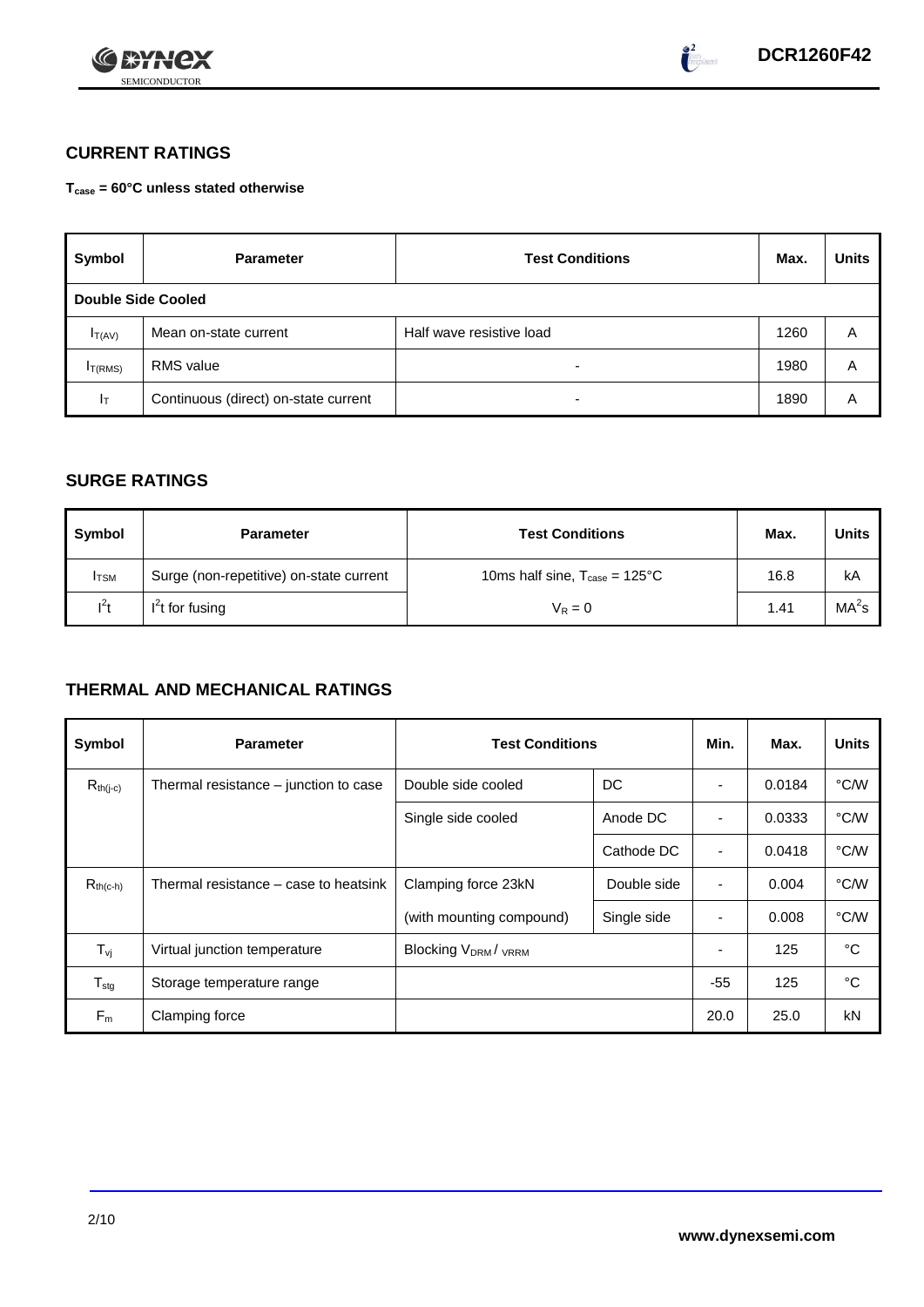



## **DYNAMIC CHARACTERISTICS**

| Symbol            | <b>Parameter</b>                              | <b>Test Conditions</b>                                                  | Min.                                         | Max.                     | <b>Units</b> |           |
|-------------------|-----------------------------------------------|-------------------------------------------------------------------------|----------------------------------------------|--------------------------|--------------|-----------|
| <b>IRRM</b> /IDRM | Peak reverse and off-state current            | At $V_{RRM}/V_{DRM}$ , $T_{case} = 125^{\circ}C$                        | $\overline{\phantom{a}}$                     | 100                      | mA           |           |
| dV/dt             | Max. linear rate of rise of off-state voltage | To 67% $V_{DRM}$ , T <sub>j</sub> = 125°C, gate open                    |                                              | $\overline{\phantom{a}}$ | 1500         | $V/\mu s$ |
| dl/dt             | Rate of rise of on-state current              | From 67% $V_{DRM}$ to 2x $I_{T(AV)}$                                    | Repetitive 50Hz                              | $\overline{\phantom{a}}$ | 250          | $A/\mu s$ |
|                   |                                               | Gate source 30V, 10 $\Omega$ ,                                          | Non-repetitive                               |                          | 1000         | $A/\mu s$ |
|                   |                                               | $t_r < 0.5 \mu s$ , T <sub>i</sub> = 125°C                              |                                              |                          |              |           |
| $V_{T(TO)}$       | Threshold voltage - Low level                 | 300A to 850A at $T_{\text{case}} = 125^{\circ}$ C                       |                                              | $\overline{\phantom{a}}$ | 0.86         | $\vee$    |
|                   | Threshold voltage - High level                | 850A to 4000A at $T_{\text{case}} = 125^{\circ}$ C                      |                                              | $\overline{\phantom{a}}$ | 1.0          | $\vee$    |
| $r_{\text{T}}$    | On-state slope resistance - Low level         | 300A to 850A at $T_{\text{case}} = 125^{\circ}$ C                       |                                              |                          | 0.611        | $m\Omega$ |
|                   | On-state slope resistance - High level        | 850A to 4000A at $T_{\text{case}} = 125^{\circ}$ C                      |                                              | $\overline{\phantom{a}}$ | 0.444        | $m\Omega$ |
| $t_{\text{gd}}$   | Delay time                                    | $V_D = 67\%$ V <sub>DRM</sub> , gate source 30V, 10 $\Omega$            |                                              | ٠                        | 3            | μs        |
|                   |                                               | $t_r = 0.5 \mu s$ , $T_i = 25$ °C                                       |                                              |                          |              |           |
| $t_q$             | Turn-off time                                 | $T_i$ = 125°C, $V_R$ = 100V, dl/dt = 5A/µs,                             |                                              | ٠                        | 800          | μs        |
|                   |                                               |                                                                         | $dV_{DR}/dt = 20V/\mu s$ linear to 2000V     |                          |              |           |
| $Q_{\rm S}$       | Stored charge                                 |                                                                         | $I_T = 1000A$ , tp = 1000us, $T_i = 125$ °C, |                          | 3500         | μC        |
| <b>IRR</b>        | Reverse recovery current                      | $dl/dt = 5A/\mu s$ ,                                                    |                                              | 81                       | 121          | A         |
| ΙL.               | Latching current                              | $T_i = 25^{\circ}C$ , $V_D = 5V$                                        |                                              | $\overline{\phantom{a}}$ | 3            | A         |
| Īн                | Holding current                               | $T_i = 25^{\circ}C$ , $R_{G-K} = \infty$ , $I_{TM} = 500A$ , $I_T = 5A$ |                                              | ٠                        | 300          | mA        |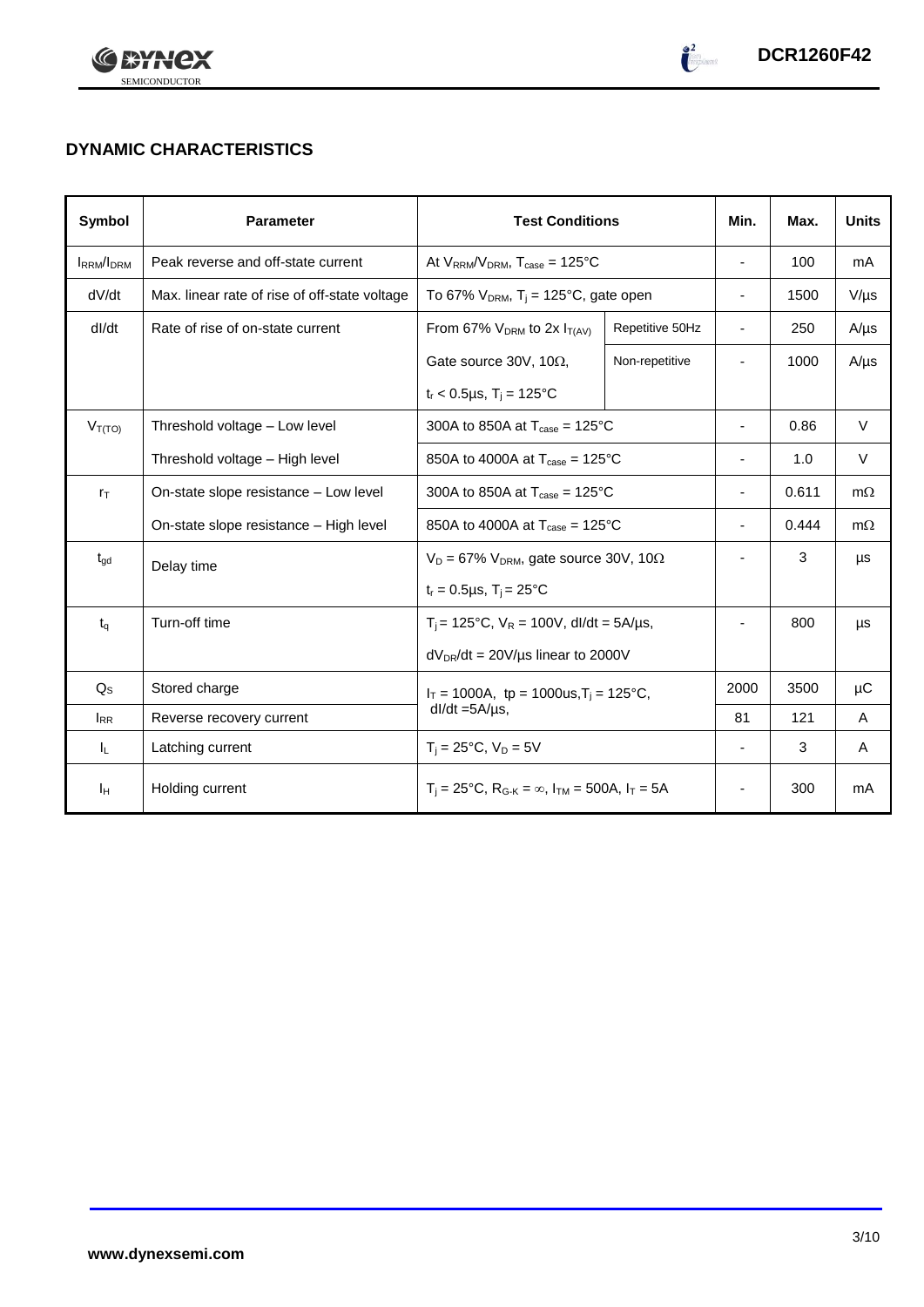

### **GATE TRIGGER CHARACTERISTICS AND RATINGS**

| Symbol          | <b>Parameter</b>         | <b>Test Conditions</b>                       | Max. | <b>Units</b> |
|-----------------|--------------------------|----------------------------------------------|------|--------------|
| V <sub>GT</sub> | Gate trigger voltage     | $V_{DRM} = 5V$ , $T_{case} = 25^{\circ}C$    | 1.5  |              |
| $\rm V_{GD}$    | Gate non-trigger voltage | At 50% $V_{DRM}$ , $T_{case} = 125^{\circ}C$ | 0.4  |              |
| Iст             | Gate trigger current     | $V_{DRM} = 5V$ , $T_{case} = 25^{\circ}C$    | 250  | mA           |
| lgp             | Gate non-trigger current | At 50% $V_{DRM}$ , $T_{case} = 125$ °C       | 10   | mA           |

### **CURVES**





 $V_{TM}$  **EQUATION** Where  $A = 0.259886$  $B = 0.122742$  $V_{TM} = A + Bln (l_T) + C.l_T + D.1$  $D = -0.002452$ these values are valid for  $T_i = 125^{\circ}C$  for  $I_T$  300A to 4000A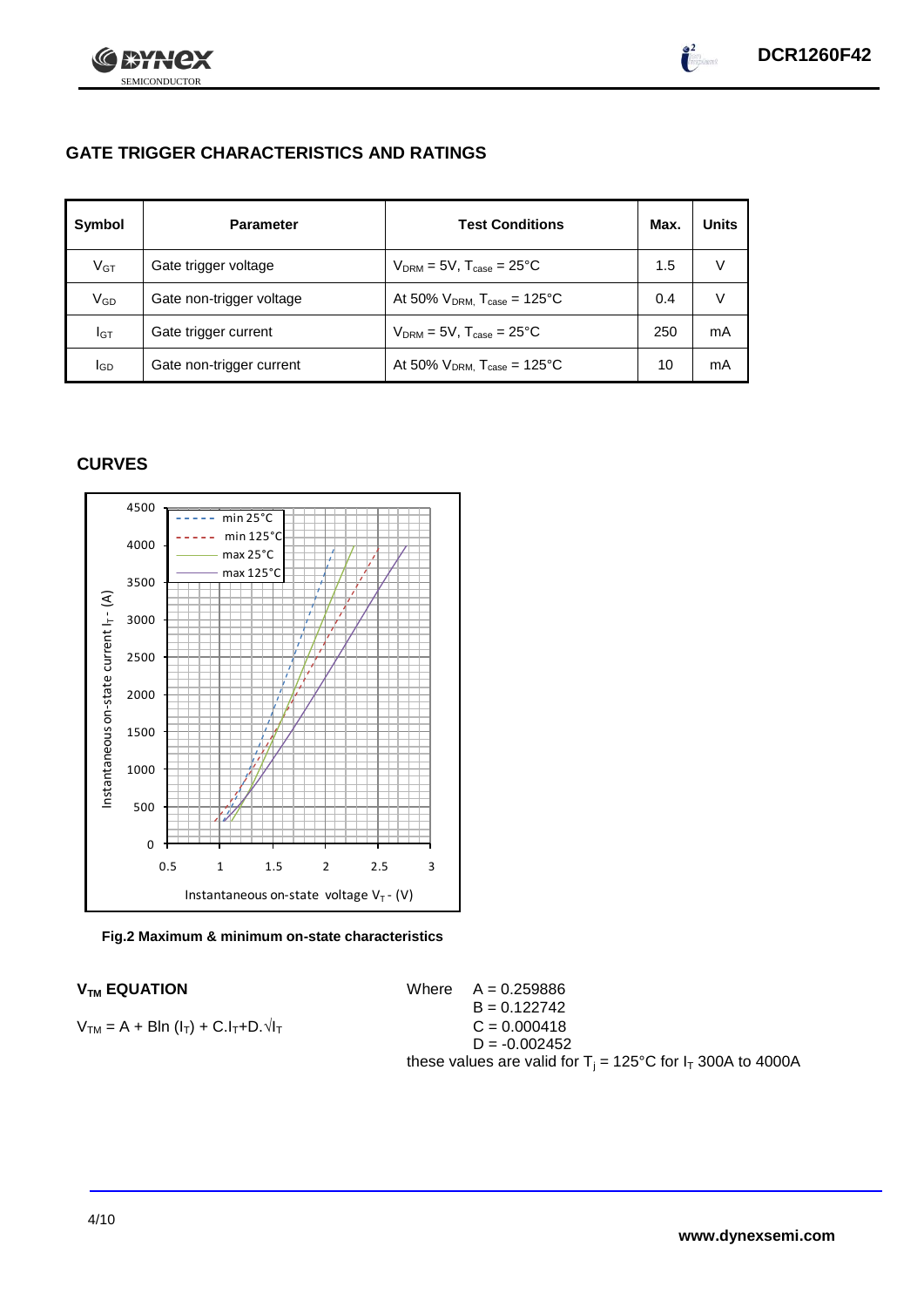



0

2

4

6



**Fig.5 Maximum permissible heatsink temperature, double side cooled – sine wave**



 $\prime$ 

0 1000 2000 3000 4000

Mean on-state current,  $I_{T(AV)}$ -(A)

 $\frac{2}{\pi}$ 

d.c. 180 120<br>90<br>60  $\frac{90}{60}$  $rac{60}{30}$ 

 $\overline{a}$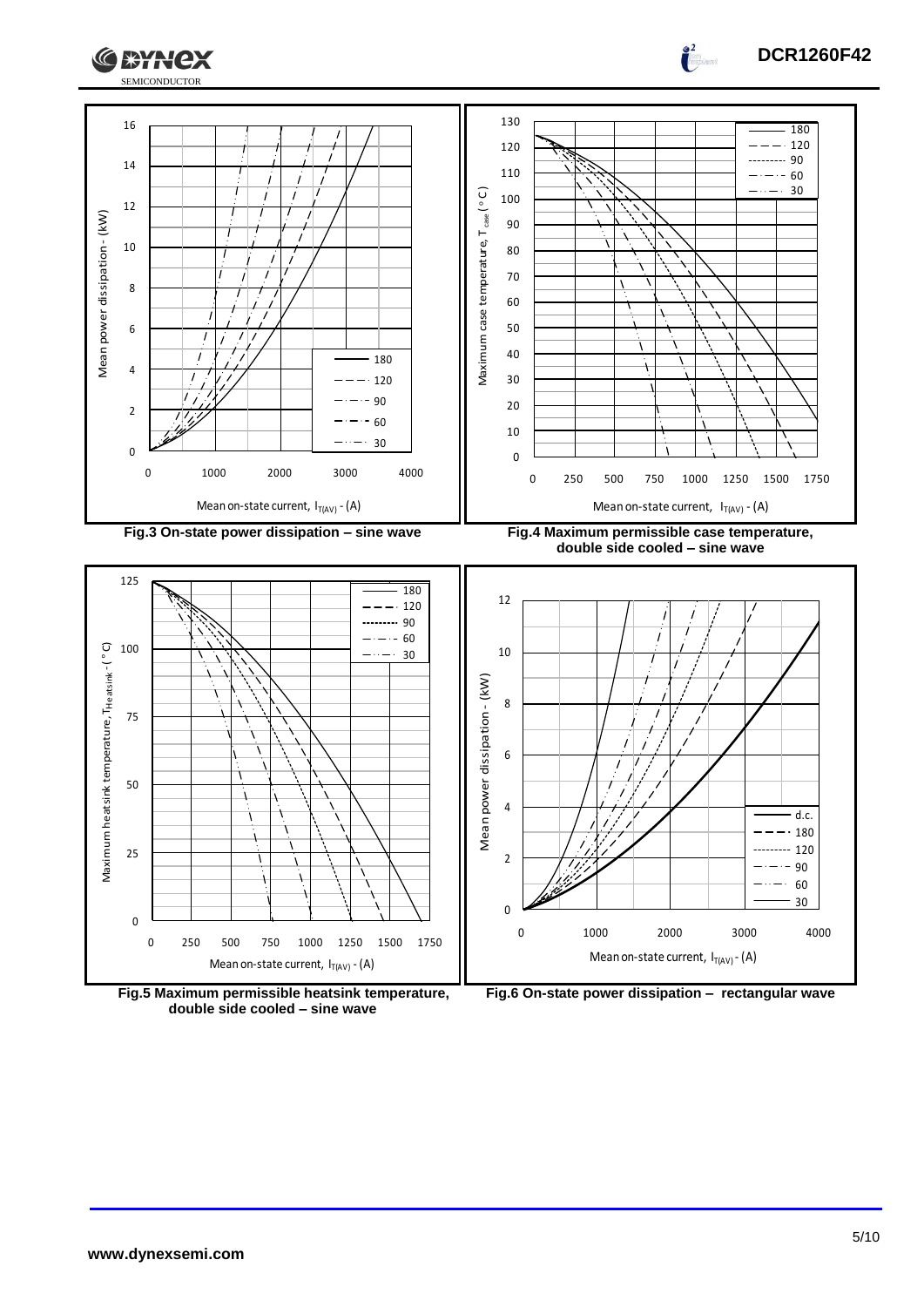



 $\int_0^2$ a<br>Geografia







**Fig.8 Maximum permissible heatsink temperature, double side cooled – rectangular wave**

|                     |               |         | 2      | 3       |         |
|---------------------|---------------|---------|--------|---------|---------|
| Double side cooled  | $R_i$ (°C/kW) | 7.5608  | 4.0772 | 3.8420  | 2.8671  |
|                     | $T_i(s)$      | 0.6877  | 0.2537 | 0.0614  | 0.0101  |
| Anode side cooled   | $R_i$ (°C/kW) | 6.7211  | 4.6219 | 15.5387 | 14.8631 |
|                     | $T_i(s)$      | 0.1910  | 0.0158 | 5.0011  | 3.3169  |
| Cathode side cooled | $R_i$ (°C/kW) | 11.5564 | 8.5810 | 4.7942  | 8.3643  |
|                     | $T_i(s)$      | 4.2216  | 6.0269 | 0.0166  | 0.2255  |
| i=4                 |               |         |        |         |         |

$$
Z_{th} = \sum_{i=1}^{l-1} [R_i \times (1 - \exp(T/T_i))]
$$

#### **Rth(j-c) Conduction**

Tables show the increments of thermal resistance  $R_{th(j-c)}$  when the device operates at conduction angles other than d.c.

|                  | Double side cooling |       |  | Anode Side Cooling |                     |       |  | Cathode Sided Cooling |                     |       |
|------------------|---------------------|-------|--|--------------------|---------------------|-------|--|-----------------------|---------------------|-------|
|                  | $\Delta Z_{th}$ (z) |       |  |                    | $\Delta Z_{th}$ (z) |       |  |                       | $\Delta Z_{th}$ (z) |       |
| $\theta^{\circ}$ | sine.               | rect. |  | $\theta^{\circ}$   | sine.               | rect. |  | $\theta^{\circ}$      | sine.               | rect. |
| 180              | 3.19                | 2.14  |  | 180                | 2.97                | 2.03  |  | 180                   | 2.95                | 2.02  |
| 120              | 3.72                | 3.10  |  | 120                | 3.43                | 2.89  |  | 120                   | 3.40                | 2.87  |
| 90               | 4.29                | 3.64  |  | 90                 | 3.92                | 3.36  |  | 90                    | 3.88                | 3.34  |
| 60               | 4.81                | 4.23  |  | 60                 | 4.36                | 3.87  |  | 60                    | 4.31                | 3.84  |
| 30               | 5.22                | 4.88  |  | 30                 | 4.69                | 4.41  |  | 30                    | 4.64                | 4.37  |
| 15               | 5.40                | 5.22  |  | 15                 | 4.84                | 4.70  |  | 15                    | 4.79                | 4.65  |

**Fig.9 Maximum (limit) transient thermal impedance – junction to case (°C/kW)**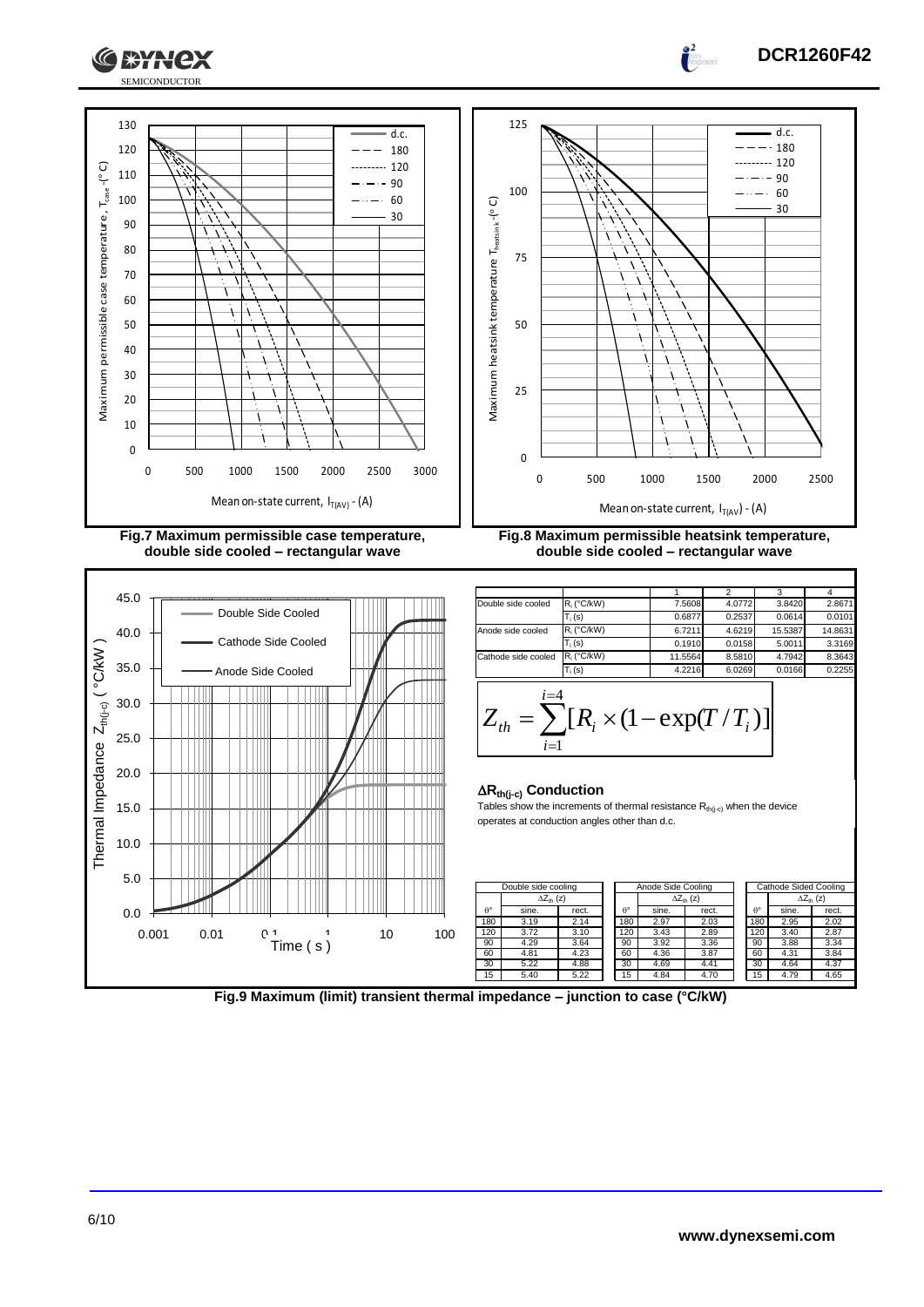



Rate of decay of on-state current, di/dt -(A/us)

**Fig.12 Stored charge vs di/dt Fig.13 Reverse recovery current vs di/dt**

Rate of decay of on-state current, (di/dt) - (A/us)

**DCR1260F42**

 $\frac{2}{\pi}$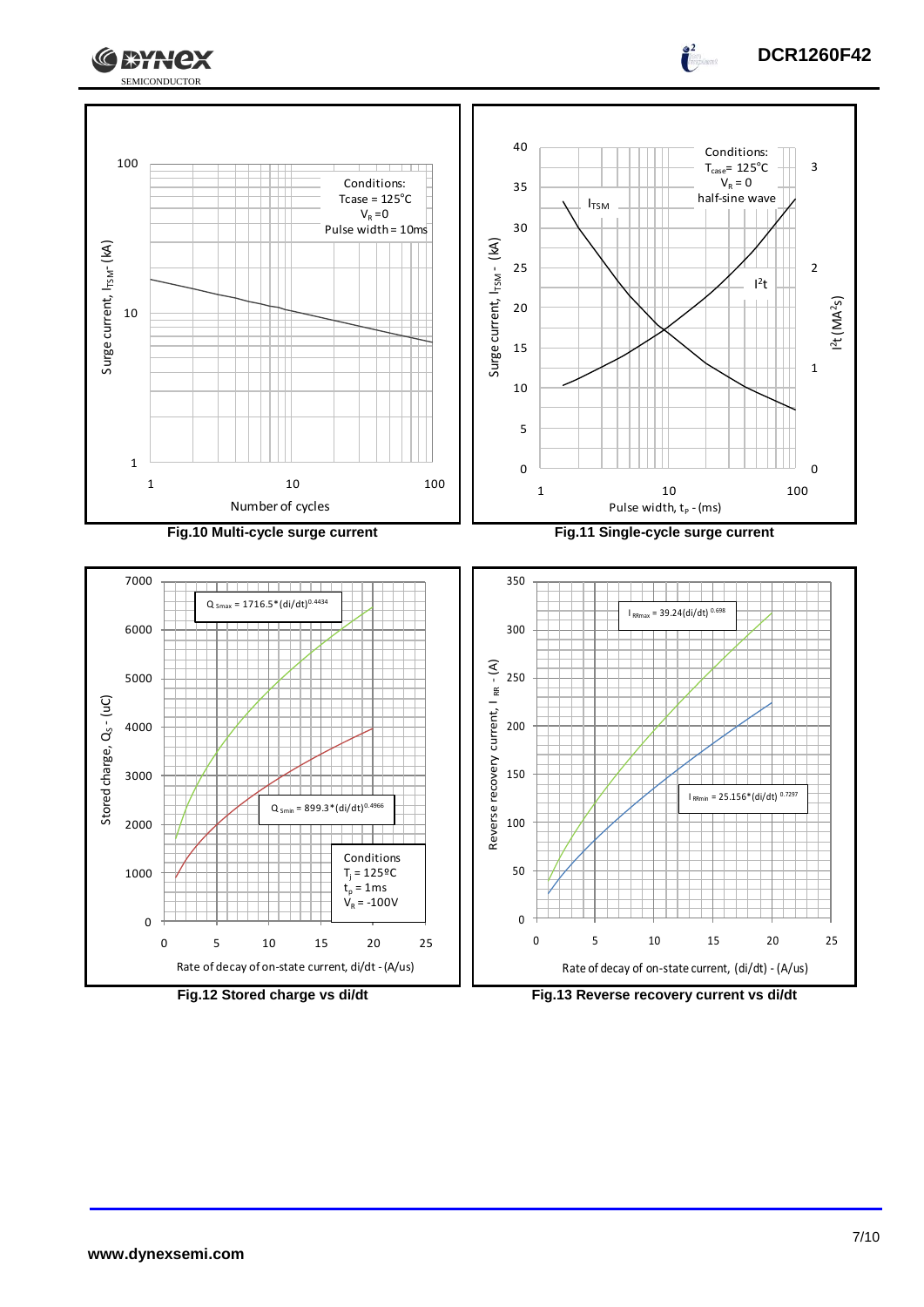

**Fig14 Gate Characteristics**



**Fig. 15 Gate characteristics**

**DCR1260F42**

 $\int_{0}^{\infty}$ 

**CEYNEX**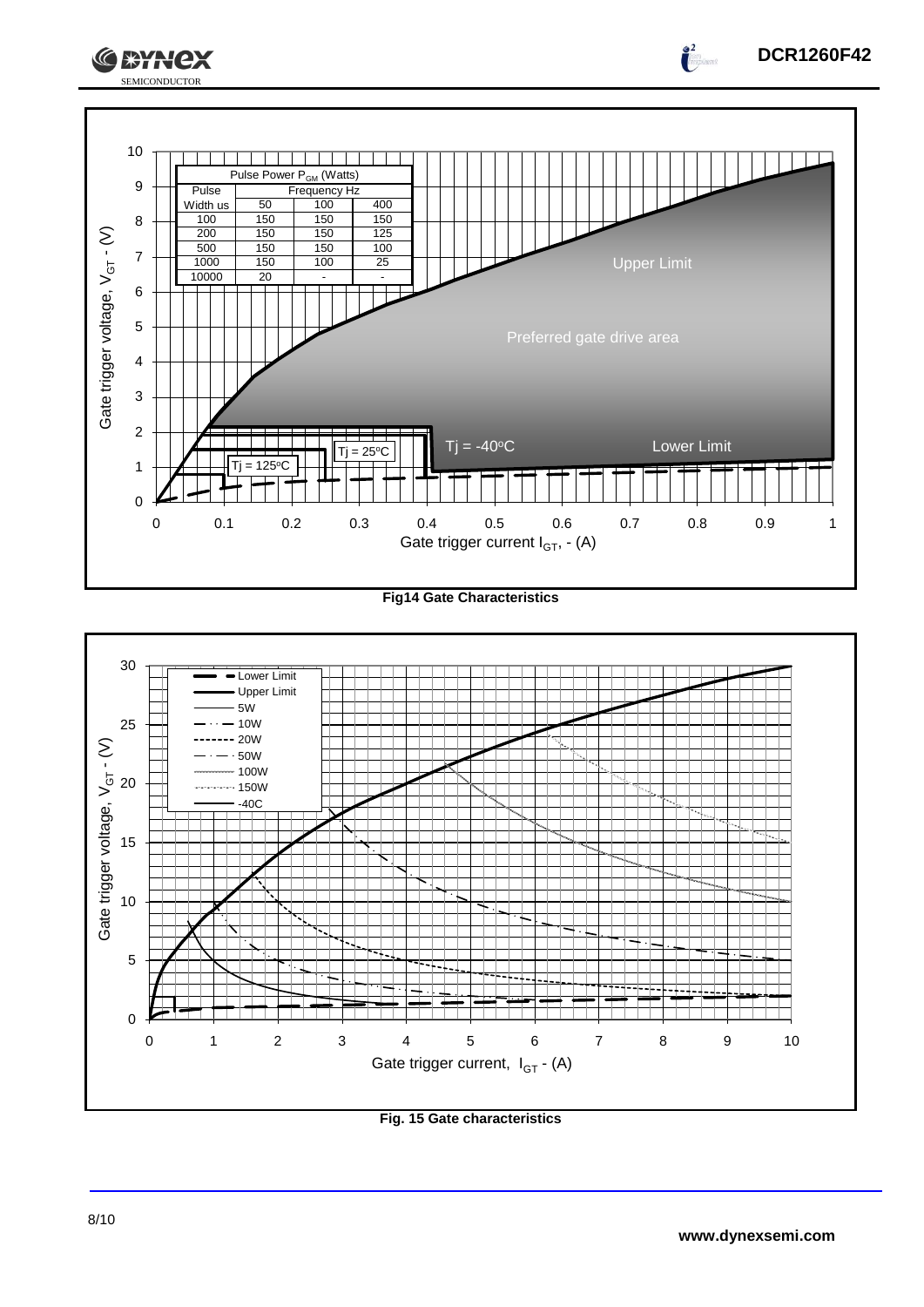

 $\int_{0}^{\infty}$ 

### **PACKAGE DETAILS**

For further package information, please contact Customer Services. All dimensions in mm, unless stated otherwise. DO NOT SCALE.

|                                                                                        |                    | Maximum   Minimum |                     |  |  |  |
|----------------------------------------------------------------------------------------|--------------------|-------------------|---------------------|--|--|--|
|                                                                                        |                    |                   | Thickness Thickness |  |  |  |
| IF IN DOUBT ASK<br>3rd ANGLE PROJECTION<br>$-\bigoplus -\bigoplus -$<br>DO NOT SCALE   | Device             | (mm)              | (mm)                |  |  |  |
| HOLE Ø3.60 X 2.00<br>DEEP (IN BOTH                                                     | DCR1003SF18        | 26.415            | 25.865              |  |  |  |
| ELECTRODES)                                                                            | DCR1006SF28        | 26.49             | 25.94               |  |  |  |
|                                                                                        | DCR1008SF36        | 26.72             | 26.17               |  |  |  |
| 20° OFFSET (NOM.)                                                                      | DCR1020F65         | 27.1              | 26.55               |  |  |  |
| TO GATE TUBE                                                                           | DCR1050SF42        | 26.72             | 26.17               |  |  |  |
|                                                                                        | DCR1110F52         | 26.84             | 26.29               |  |  |  |
|                                                                                        | DCR1180F52         | 26.84             | 26.29               |  |  |  |
|                                                                                        | <b>DCR1260F42</b>  | 26.72             | 26.17               |  |  |  |
|                                                                                        | DCR1274SF18        | 26.415            | 25.865              |  |  |  |
|                                                                                        | <b>DCR1275SF28</b> | 26.49             | 25.94               |  |  |  |
| Ø73.0 MAX                                                                              | DCR1277SF36        | 26.72             | 26.17               |  |  |  |
|                                                                                        | DCR1279SF48        | 26.84             | 26.29               |  |  |  |
| CATHODE<br>Ø47.0 NOM                                                                   | DCR1350F42         | 26.72             | 26.17               |  |  |  |
| 01.5                                                                                   | DCR1610F28         | 26.49             | 25.94               |  |  |  |
|                                                                                        | DCR1640F28         | 26.49             | 25.94               |  |  |  |
| GATE                                                                                   | DCR1770F22         | 26.415            | 25.865              |  |  |  |
| <b>ANODE</b><br>Ø47.0 NOM                                                              | DCR1830F22         | 26.415            | 25.865              |  |  |  |
|                                                                                        | <b>DCR750F85</b>   | 27.46             | 26.91               |  |  |  |
|                                                                                        | DCR810F85          | 27.46             | 26.91               |  |  |  |
| FOR PACKAGE HEIGHT<br><b>SEE TABLE</b>                                                 | DCR840F48          | 26.84             | 26.29               |  |  |  |
|                                                                                        | <b>DCR890F65</b>   | 27.1              | 26.5                |  |  |  |
|                                                                                        | <b>DCR950F65</b>   | 27.1              | 26.5                |  |  |  |
| Lead length: 420mm<br>Lead terminal connector: M4 ring<br>Package outline type code: F |                    |                   |                     |  |  |  |

**Fig.16 Package outline**